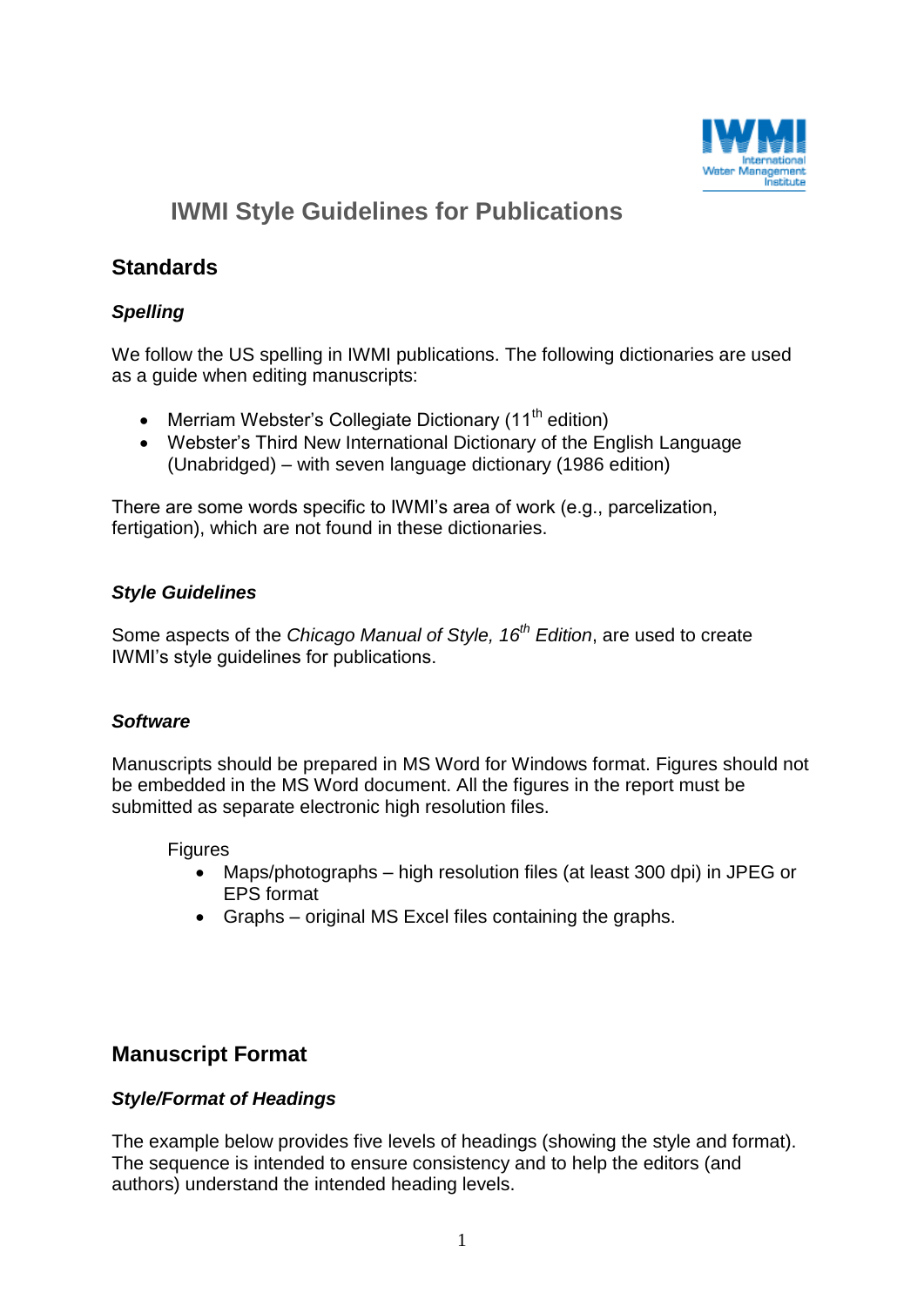For most manuscripts, three or four heading levels are sufficient. Do not use more than five.

| ◆ THIS IS THE FIRST-LEVEL HEADING<br>The main heading is flush left, all capital letters, and in boldface.                                                                                                               |
|--------------------------------------------------------------------------------------------------------------------------------------------------------------------------------------------------------------------------|
| • This is the Second-Level Heading<br>The second-level heading should be in bold with initial letters<br>capitalized, flush left.                                                                                        |
| ◆ This is the Third-Level Heading<br>The third-level heading should be in bold, italicized, with initial letters<br>capitalized and flush to the left margin.                                                            |
| • This is the Fourth-Level Heading. The fourth-level heading should be in<br>italics, with initial letters capitalized, flush to the left margin, and followed<br>by a period. The text immediately follows the heading. |

 **♦** *This is the fifth-level heading.* The fifth-level heading is indented, italicized, first letter of the first word in upper case, followed by a period. The text immediately follows the heading.

# *Illustrations (Tables/Figures)*

All figures and tables in the document must be referenced in the text before the actual figures and tables are presented.

Please provide the following for all tables/figures used in the document:

- (a) Caption each table/figure should have a caption briefly describing the table/figure.
- (b) Source/s please provide the source/s for all tables/figures used in the report. In instances where the table/figure has been created by the author, this must be specified as, e.g., *Source*: Author's creation.
- (c) Notes if necessary, notes that are applicable or helpful to the reader can be included at the bottom of the table/figure. Abbreviated words or symbols used in the table/figure should be spelled out or explained in the 'Notes' section. Notes can also be included with superscript letters, e.g.,  $a, b, c$ , etc.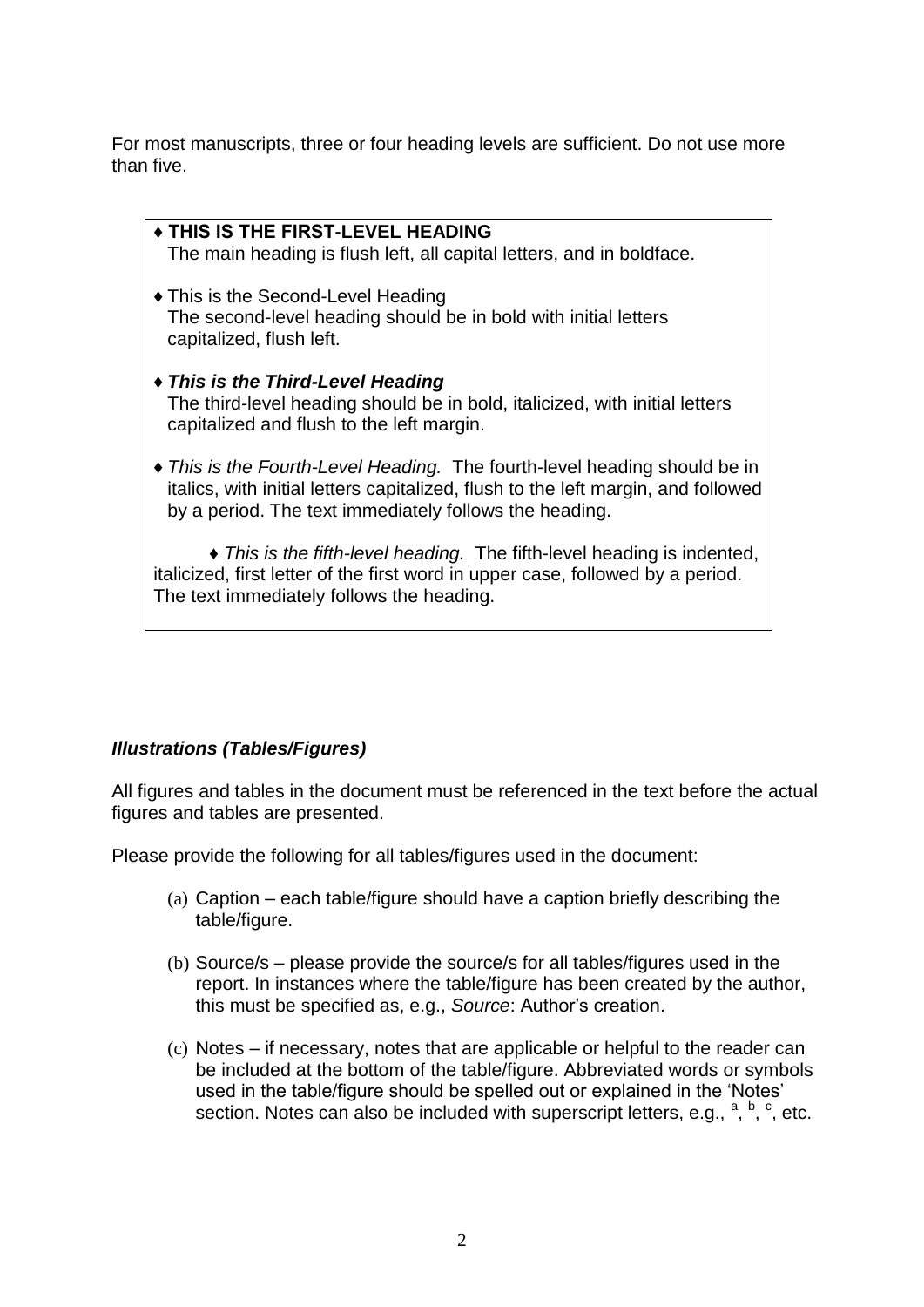# **Example:** Tables

| ID           | Family size | Per capita arable land<br>(Mu) | per arable land<br>(Yuan/Mu) | Taxation and fees Per capita taxation<br>and fees<br>(Yuan) |
|--------------|-------------|--------------------------------|------------------------------|-------------------------------------------------------------|
| <b>WDID</b>  | 3.2         | 1.2                            | $57.3^{a}$                   | 69.5                                                        |
| <b>JHQID</b> | 4.3         | 1.5                            | 55.0                         | 83.6                                                        |
| <b>SJID</b>  | 4.1         | 2.2                            | 46.6 <sup>b</sup>            | 104.7                                                       |
| Average      | 3.9         | 1.8                            | 50.7                         | 89.4                                                        |

TABLE 1. Basic information of the surveyed farming households in 1997.

*Source*: Authors' survey.

*Notes*: One Chinese Mu = 1/15 ha.

<sup>a</sup> amount for 1996; <sup>b</sup> amount for 1998.

# **Example: Figures**

FIGURE 1. Hydrological, political, and population characteristics of the Limpopo Basin.



*Source*: Louw and Gichuki 2003. Direction, usually with an arrow to indicate North, should be given in the figure. Scale: If not drawn to scale the fact should be stated as "Not to scale" outside the figure.

# *Footnotes*

- In the text of the report, avoid or minimize the use of footnotes.
- In tables, letter footnotes consecutively as a, b, c, etc., in superscript

### *Citations and References*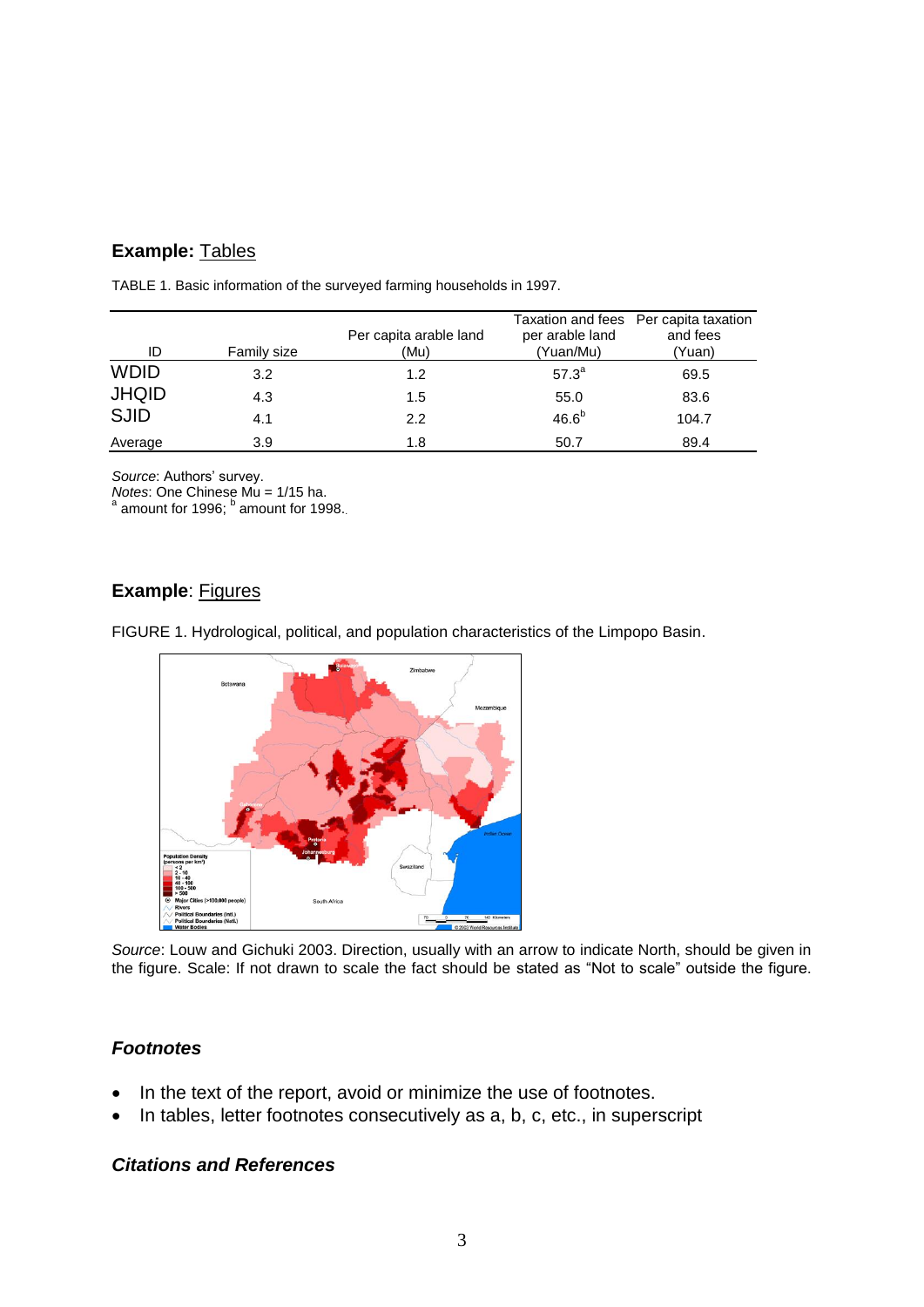- All citations in the text must be expanded in the list of references at the end of the manuscript.
- All publications included in the list of references should be cited in the text.
- The list of references should be titled 'References'; make sure it contains only citations found in the text. However, if the list needs to contain references that are not cited in the text then the title of the list should be renamed as 'Bibliography'.
- References should contain the surnames of the authors along with their initials, year of publication, title of paper (in italics), publisher's name and place of publication.
- List the publications in the list of references alphabetically by author surnames.
- The abbreviation 'et al.' should never be used in the list of references. The names of all the authors for a particular publication must be given. With citations in the text, "et al." can be used where relevant, e.g., Molden et al. 2010.
- It is not necessary to include 'personal communications' in the list of references. However, when cited in the text, make sure you provide adequate information regarding the communication, i.e., the person, his/her designation, the organization he or she is affiliated to, the date the communication took place, etc., e.g., Andrew Noble, Researcher, International Water Management Institute (IWMI), February 12, 2011.

# Format of Text Citations

IWMI uses the author-year system of citations. A citation in a text, table, figure or footnote consists of the author's surname and the year of publication, usually placed in parentheses with no punctuation in between.

# **Example:**



### (A) Author names

- a. The surname of the author must be specified, e.g., Merrey
- b. If there are only two authors in the reference, then give the surnames of both authors separated by 'and', e.g., (Hughes and Smakhtin 1996)
- c. If there are more than two authors then give the surname of the first author followed by 'et al.', e.g., Merrey et al. 2006.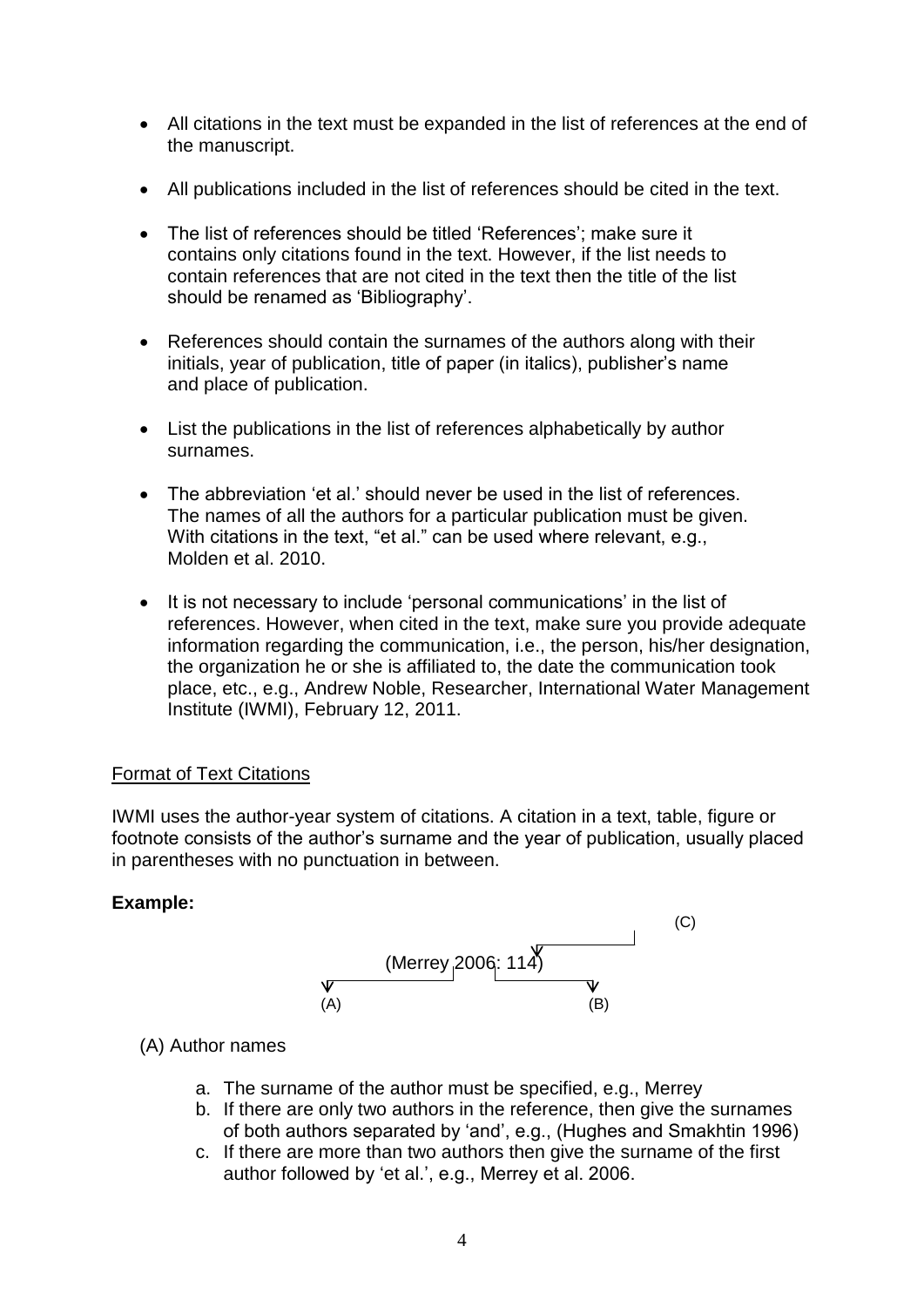- (B) Year of publication
	- a. The year of publication must be stated after author names with no punctuation in between, e.g., (Merrey 2006)
	- b. Use 'n.d.' for undated publications, e.g., (Merrey n.d.)
- (C) Page(s) In a citation, a page number or a range of page numbers can be used after the year of publication separated by a colon, e.g., (Merrey 2006: 114) or (Merrey 2006: 114-117)

### References - Format for Different Types of Publications

### Books/Reports

*Format:*

|                                                                                                                                                                   | (A) |     | (B) |  |
|-------------------------------------------------------------------------------------------------------------------------------------------------------------------|-----|-----|-----|--|
|                                                                                                                                                                   |     |     |     |  |
| McCartney, M.; Rebelo, L-M.; Senaratna Sellamuttu, S.; de Silva, S. 2010. Wetlands,<br>agriculture and poverty reduction. Colombo, Sri Lanka: International Water |     |     |     |  |
| Management Institute. 39p. (IWMI Research Report 137).                                                                                                            |     |     |     |  |
|                                                                                                                                                                   |     | (D) | (E) |  |
| (F)                                                                                                                                                               | G   |     |     |  |

(A) Author names

- a. Surnames followed by the initials of authors/editors (listing the main author first and separating the authors using a semicolon), e.g., Baume, J.P.; Sally, H. (*Note*: No spaces to be left between the initials of author names).
- b. Name of organization
	- i. The name of an organization can also be given as the author, e.g., World Bank, Ramsar Convention, World Bank, International Monetary Fund, etc.
	- ii. An acronym is also acceptable, but it must be followed by its full name within parentheses, e.g., WHO (World Health Organization), FAO (Food and Agriculture Organization of the United Nations), etc.
- c. If the authors are editors include (ed.) or (eds.) after the author's name or authors' names, e.g., Merry, D. (ed.). 2010. or Merry, D.; Molden, D. (eds.). 2007.
- (B) Year of publication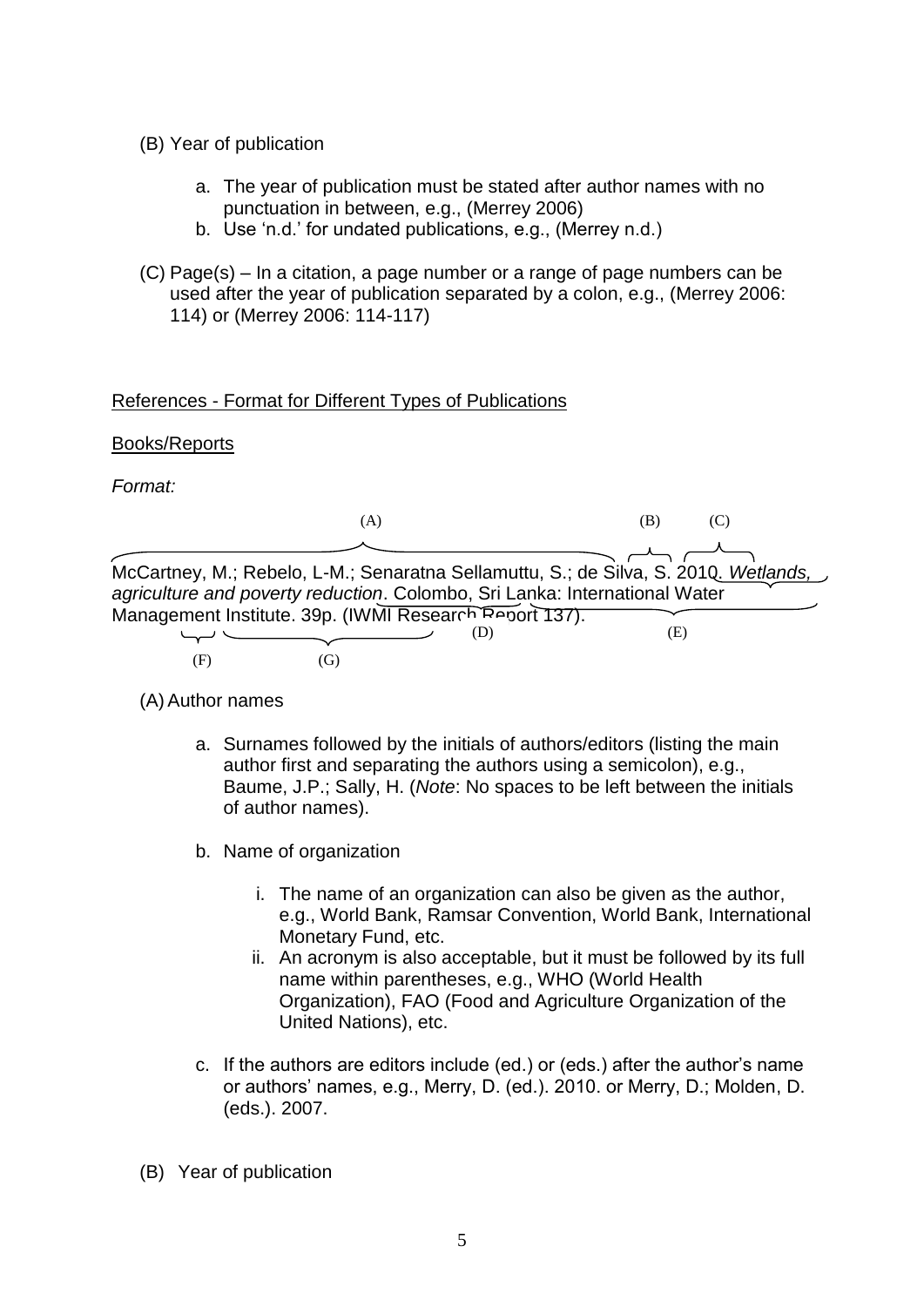- a. The year of publication must be stated after author names, e.g., Merry, D.; Molden, D. 1993.
- b. Use 'n.d.' for undated publications, e.g., Merrey, D. n.d.
- c. If a manuscript has been accepted, but has not been sent for publication, use 'Forthcoming' in place of the date, e.g., Merrey, M.; Molden, D. Forthcoming.
- (C)Title of the publication, including subtitle, if any, e.g., *Wetlands, agriculture and poverty reduction.* 
	- a. The title must be in lowercase except for the first letter of the first word in the title, the first letter of a proper noun and the first letter of the first word after a colon or a dash.
	- b. The title must be displayed in italics.
	- c. All nouns are capitalized in languages such as English and German.
- (D)City and country of publisher followed by a colon, e.g., Colombo, Sri Lanka:
- (E) Name of the publisher or organization(s), e.g., International Water Management Institute
	- a. If an acronym is specified then this must be spelled out and the acronym must be given within parentheses, e.g., World Health Organization (WHO).
	- b. If the publisher is shown as 'author' omit it here.
- (F) Number of pages in the publication (*optional*) The option is provided to specify the number of pages in the publication or a range of page numbers that are applicable to the chapter in the book, e.g., 39p. or pp. 114-117.
- (G)Series details If the publication is part of a series, then the title of the series followed by the issue number should be given within parentheses, e.g., (IWMI Research Report 137).

Articles in Periodicals and Journals

*Format:*

 $(A)$   $(B)$  $(C)$ 

Keraita, B.; Drechsel, P.; Konradsen, F. 2008. Using on-farm sedimentation ponds to improve microbial quality of irrigation water in urban vegetable farming in Ghana. *Water Science & Technology* 57(4): 519-525.

(D)  $(\vec{E}) (\vec{F}) (\vec{G})$ 

(A) Author names - Surnames followed by initials of the authors/editors (listing the main author first and separating the authors using a semicolon), e.g.,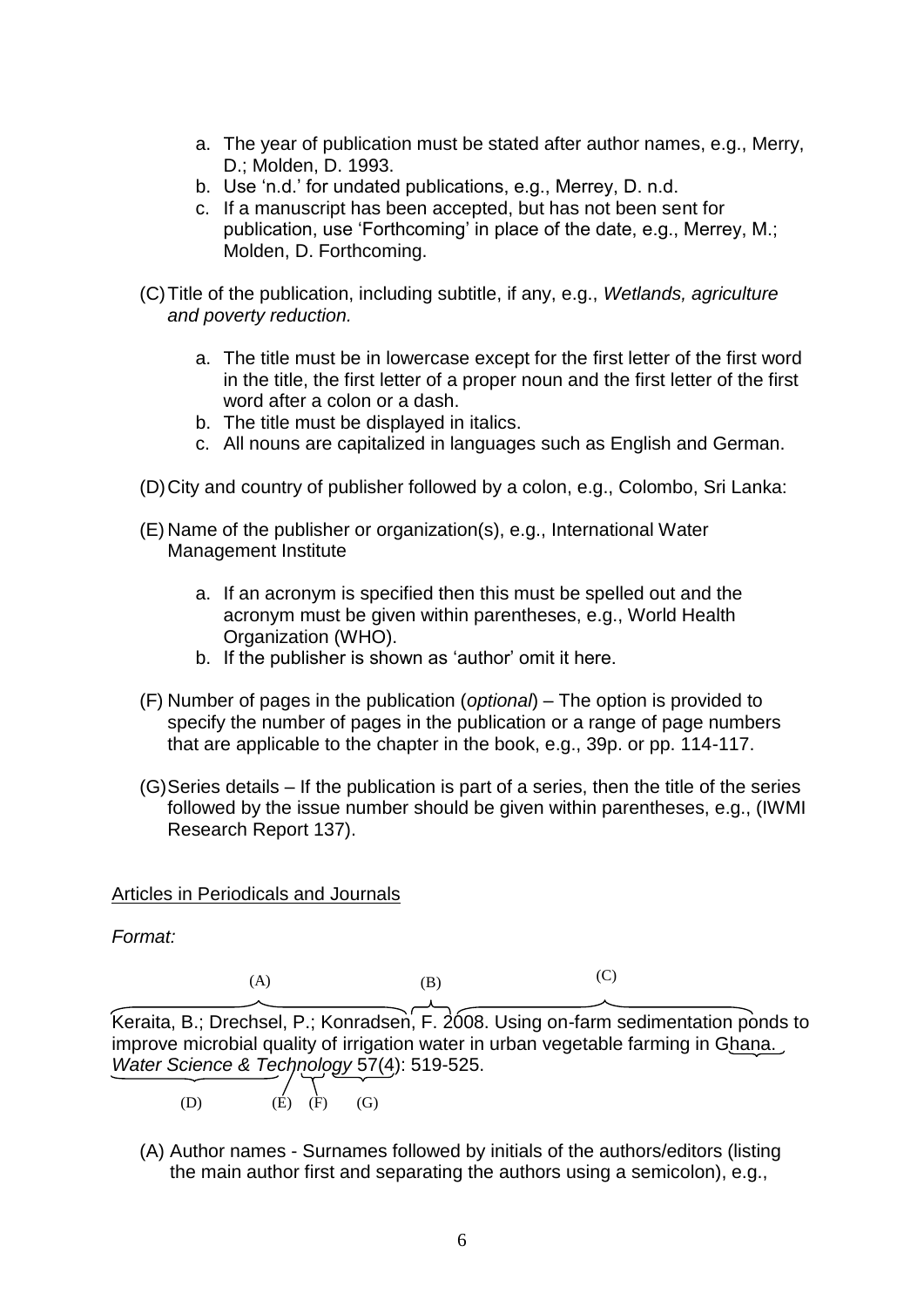Molden, J.D.; Gates, T.K. (*Note*: No spaces to be left between the initials of author names).

- (B) Year of publication,
	- a. The year of publication must be stated after the author names, e.g., 2008.
	- b. If a journal article has been accepted, but has not been published yet, use 'Forthcoming' in place of the date, e.g., Merrey, D. Forthcoming.
- (C) Title of article in journal
	- a. The title must be in lowercase except for the first letter of the first word in the title, the first letter of a proper noun and the first letter of the first word after a colon or a dash.
	- b. The title must be displayed in roman lettering
- (D) Name of the periodical/journal.
	- a. The name must be in title case
	- b. The name must be in *italics*, e.g., *Water, Science & Technology*.
- (E) Volume number, e.g., 57.
- (F) Series number (optional), included within parentheses immediately after the volume number, e.g., (4).
- (G) Inclusive page numbers of the article, separated by a colon and a space after volume /series number, e.g., 519-525.

### Compact Discs (CDs)

*Format:* 

IWMI (International Water Management Institute). 2000. *World water and climate atlas, version 2.1.* Colombo, Sri Lanka: International Water Management Institute. 1 CD-ROM. (A)  $(B)$  (C) (D) (E) (F)

- (A)Producer of the CD, e.g., International Water Management Institute (IWMI).
- (B)Year of production, e.g., 2000.
- (C)Title of the CD the title must be displayed in *italics*, e.g., *World water and climate atlas.*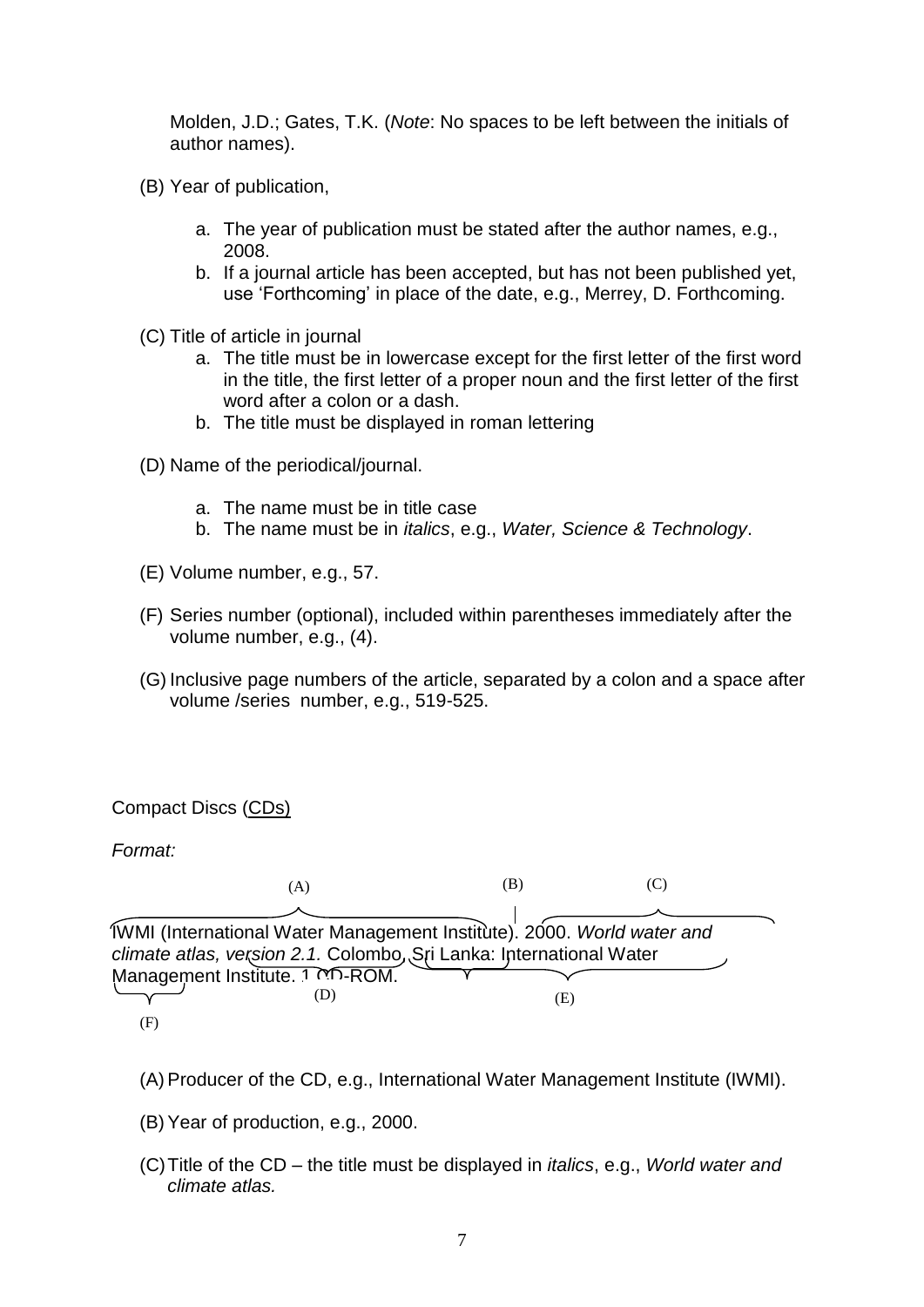- (D)Location of the producer/organization followed by a colon, e.g., Colombo, Sri Lanka:
- (E) Name of the producer/organization, e.g., International Water Management Institute.
- (F) Quantity/format of information, e.g., 1 CD ROM.

### Articles, papers, etc., on the web

*Format:*

 $(A)$   $(B)$ (C)

Babbit, B. 1998. *Dams are not forever.* Remarks of the Secretary of State of the United States Department of Interior to the Ecological Society of America, August 04, 1998, Baltimore, MD, USA. Available at [www.doi.gov/secretary/ecologic.htm](http://www.doi.gov/secretary/ecologic.htm) (accessed on September 1, 2011). (D) (E)

- (A)Author names Surnames followed by initials of authors, e.g., Babbit, B.
- (B)Year of publication, e.g., 1998.
- (C)Title of the article. The title must be displayed in *italics*, e.g., *Dams are not forever*
- (D)Web address (URL), e.g., [www.doi.gov/secretary/ecologic.htm](http://www.doi.gov/secretary/ecologic.htm)
- (E)Specify the date when the web page was last accessed within parentheses, e.g., (accessed on September 1, 2011).

### Theses/dissertations

*Format:*

 $(A)$  (B)  $(C)$  (D)

King, A.J. 1976. *Law and land use in Chicago: A pre-history of modern zoning*. PhD dissertation. University of Wisconsin, USA.

(E)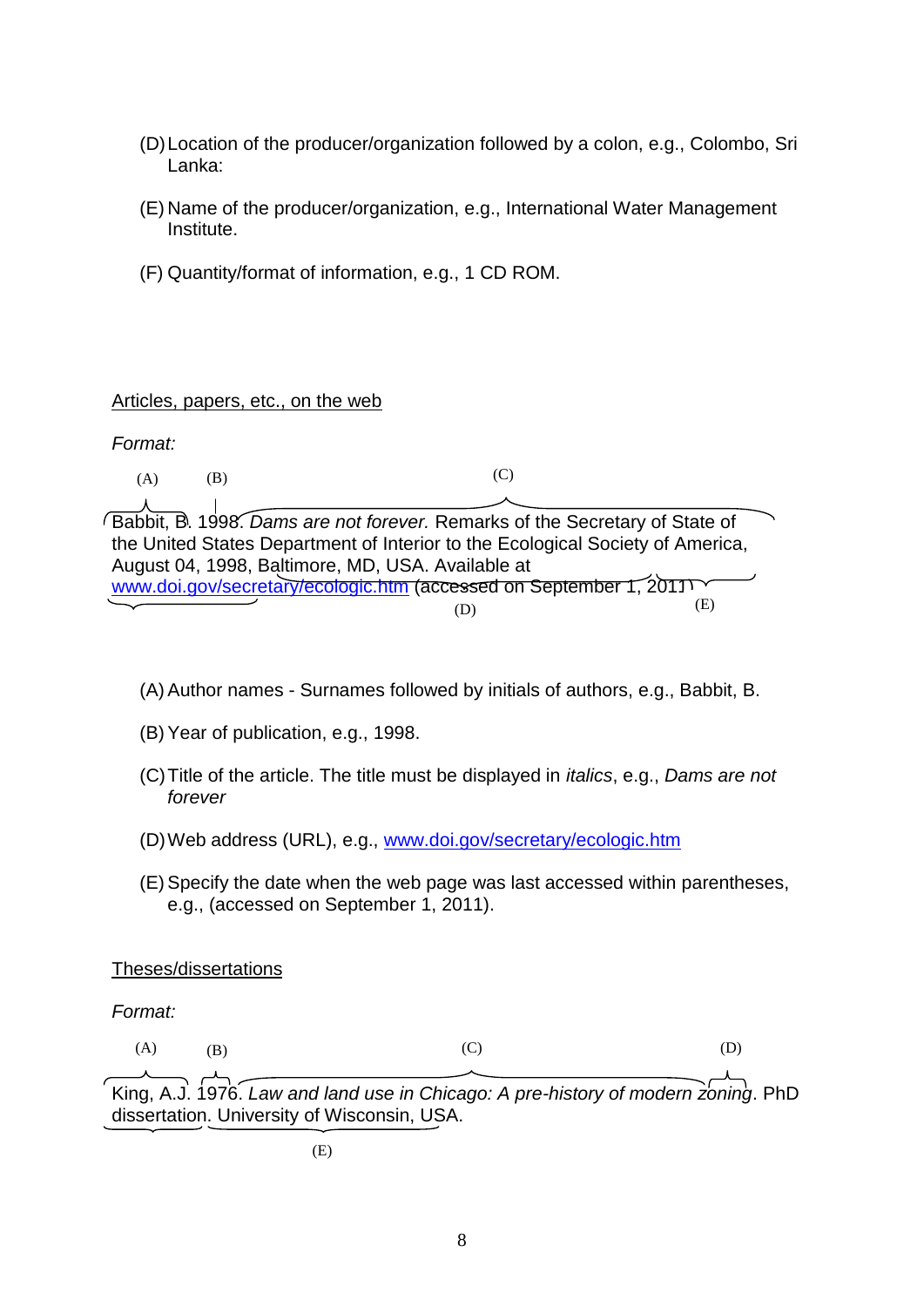- (A) Author names surnames followed by initials of authors, e.g., King, A.J.
- (B) Year of publication the year the thesis/dissertation was prepared, e.g., 1976.
- (C) Title of the thesis/dissertation. The title must be in *italics*, e.g., *Law and land use in Chicago: A pre-history of modern zoning.*
- (D) Qualification, e.g., PhD dissertation.
- (E) Place where the qualification was obtained, e.g., University of Wisconsin, USA.

#### Chapter in a book

#### *Format*

 $(A)$   $(B)$  $(C)$ 

 $\ell$ Harboe,  $\hat{R}$ . 1992. Multicriteria methods for decision-making in water resources systems. In:

*Water resources management: Modern decision techniques*, (eds.), Benedini, M.; Andah, K.;

|                                                                           |     |    | (E) |
|---------------------------------------------------------------------------|-----|----|-----|
| Harboe, R. Rotterdam, the Netherlands: A.A. Balkema Publjshers. Pp. 1-10. |     |    |     |
|                                                                           |     |    |     |
| Ŧ                                                                         | (f) | H) |     |

- (A) Author names surname followed by the initials of the author, e.g., Harboe, R.
- (B) Year of publication, e.g., 1992.
- (C) Title of the section or chapter in the book, e.g., Multicriteria methods for decision-making in water resources systems.
- (D) Title of the book in *italics.* This must be preceded by 'In:' in roman lettering. For example, In: *Water resources management: Modern decision techniques*.
- (E) Editors Surname followed by the initials of the editor(s), e.g., Benedini, M. The name of the editor(s) must be preceded by '(ed.),' or '(eds.),'.
- (F) Location of publisher, e.g., Rotterdam, the Netherlands.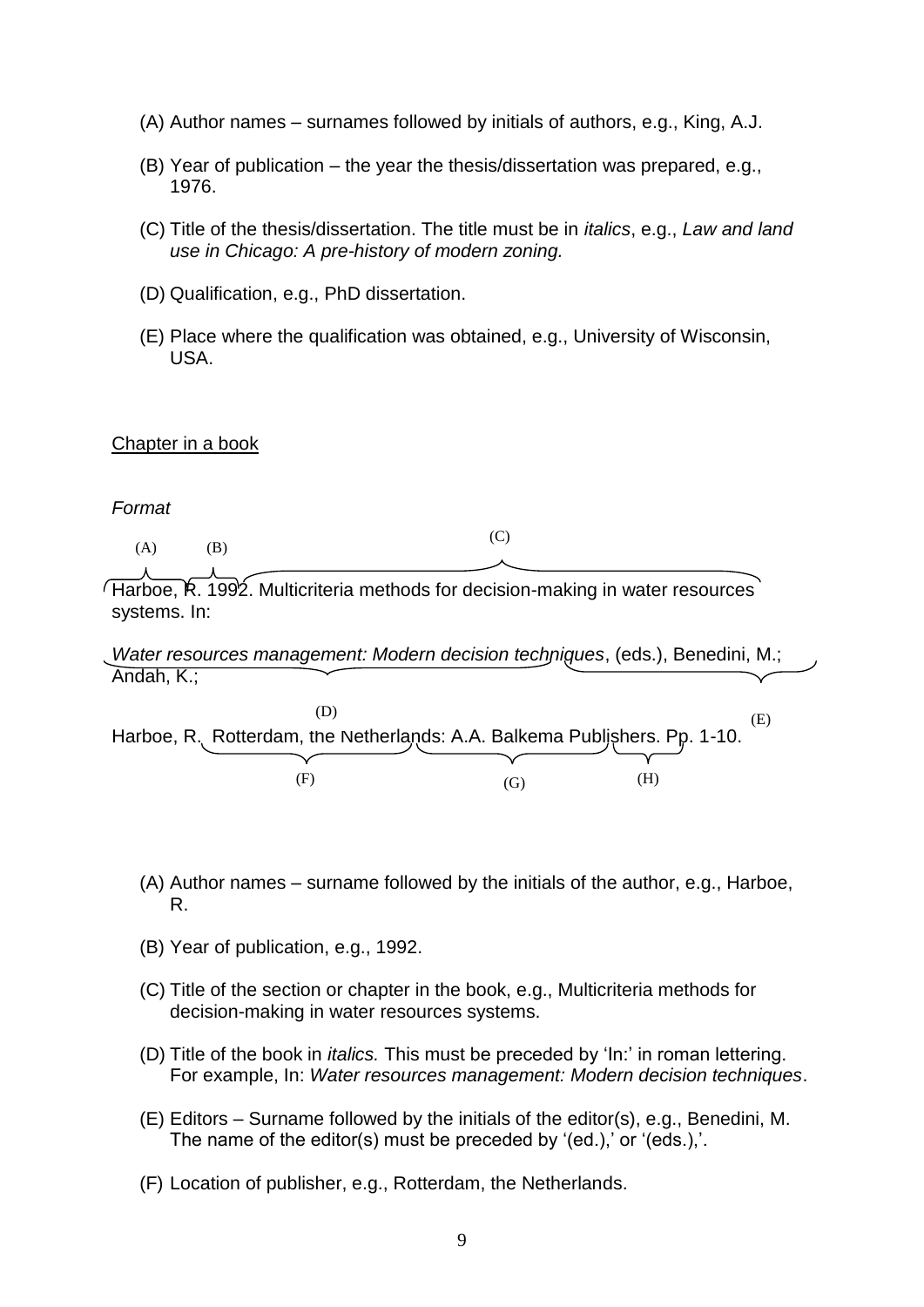- (G) Publisher, e.g., A.A. Balkema Publishers.
- (H) Pages the inclusive page numbers of the chapter in the book, e.g., pp. 1-10.

### Proceedings



 $\overline{\phantom{0}}$ (H)

- (A) Author names surname followed by the initials of the authors, e.g., McCartney, M.P.; Daka, A.E.; Laker, M.C.
- (B) Year of publication, e.g., 2001.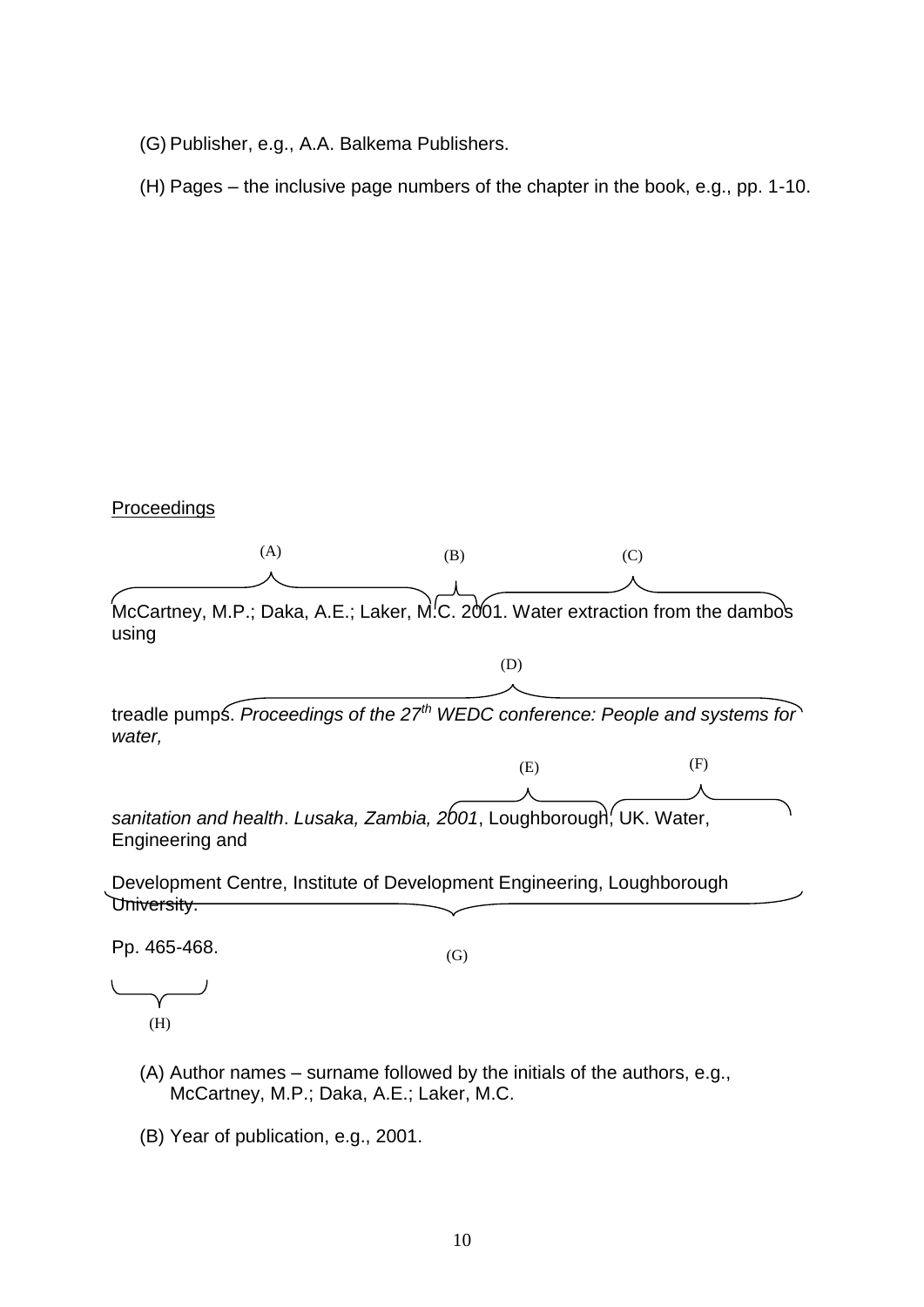- (C) Title of section or excerpt from proceeding, e.g., Water extraction from the dambos using treadle pumps.
- *(D)* Title/other details of the proceeding must be displayed in *italics*. e.g., *Proceedings of the 27th WEDC conference: People and systems for water, sanitation and health. Lusaka, Zambia, 2001.*
- (E) Location of publisher, e.g., Loughborough, UK.
- (F) Publisher, e.g., Water, Engineering and Development Centre, Institute of Development Engineering, Loughborough University.
- (G) Page numbers the inclusive page numbers that have been extracted from the proceeding, e.g., Pp. 465-468.

### Personal Communications

It is not necessary to include personal communications in the list of references. However, when cited in the text, make sure you provide adequate information of the communication, i.e., the person, their designation, the organization they are affiliated to, the date the communication took place, etc., e.g., Andrew Noble, Researcher, IWMI, February 12, 2011.

# **Usage**

# *Abbreviations and Acronyms*

- Avoid excessive use of abbreviations. Do not use an abbreviation or acronym if it will never or seldom be used again in the text.
- Spell out an abbreviation or acronym when it is first used, with the abbreviation or acronym given in parentheses immediately after the spelled out word, e.g., National Agricultural Research and Extension Systems (NARES), and use 'NARES' thereafter in the text. If there are long gaps between references to the term, spell it out again to reduce confusion and to support reader comprehension.
- If a large no. of acronyms are used then a list of acronyms/abbreviations must be given at the beginning of the report.

# *Units of Measure*

- Spell out units of measure the first time they are used in the text with the abbreviation given within parentheses, e.g., 250 hectares (ha). Use the abbreviation thereafter.
- In running text, spell out units of measure when they are not accompanied by numbers, e.g., "a few centimeters" rather than "a few cm."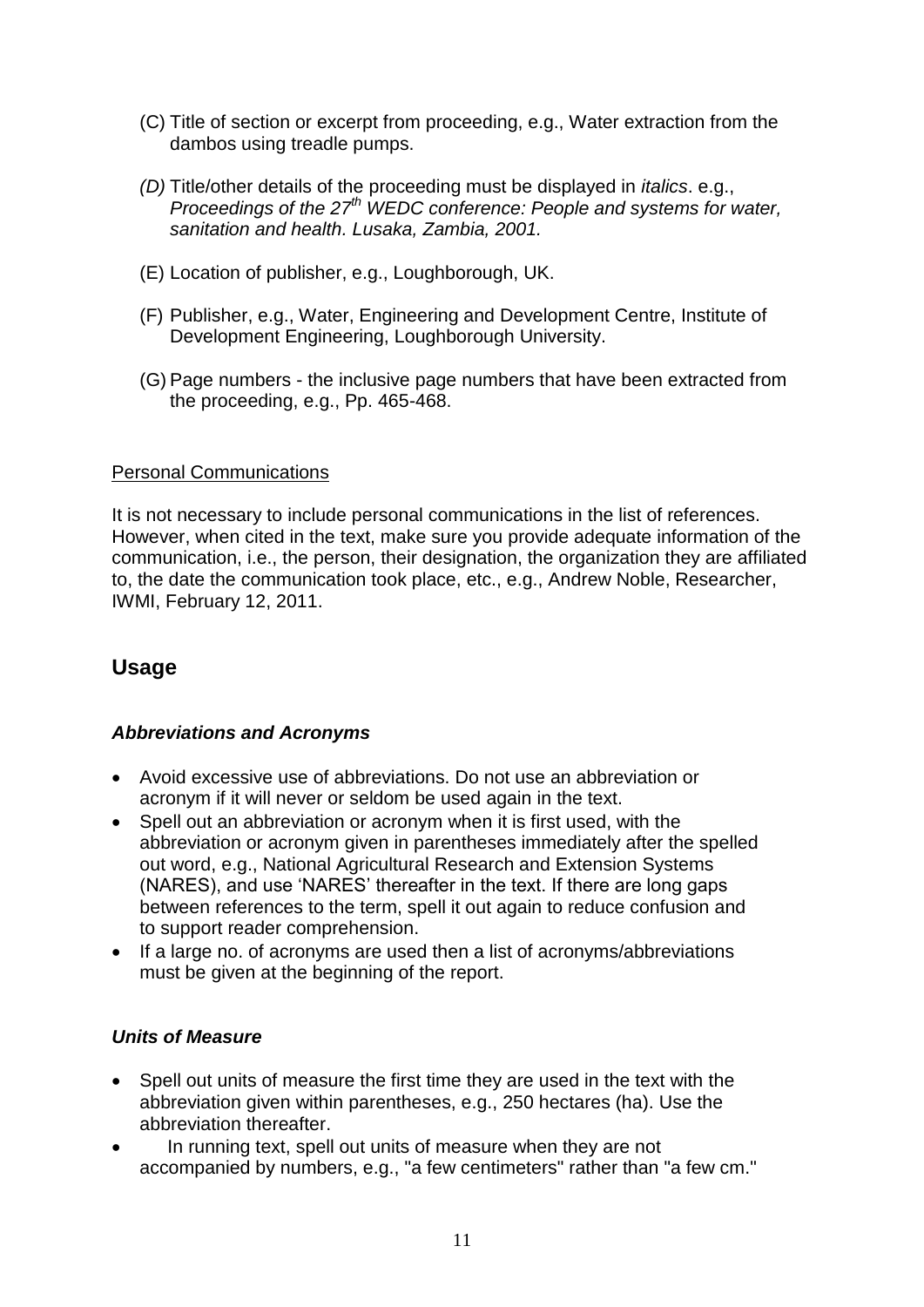- Abbreviate units of measure in tables and figures. If they have not been spelled out earlier on in the text, spell them out in a 'Note' below the table.
- Nonmetric units of measure should be converted to the metric system or, if any data are given in nonmetric units, the metric equivalents should be given in parentheses, e.g.,  $(1 \text{ acre} = 0.404685642 \text{ hectares})$ ; in a table, the equivalent or the conversion rate should be footnoted.

### *Monetary Units*

- Monetary values should be given in United States (US) dollars or, if other currencies are used, the equivalent value in US dollars should be given in parentheses. In a table, the equivalent or the conversion rate should be footnoted.
- The relevant standard currency symbols (see Appendix A for standard currency codes) should precede the amounts, e.g., LKR 300 (LKR = Standard currency code for Sri Lankan Rupees), USD 28 (USD = Standard currency code for United States Dollars).

Example: In 2002, the total financial assistance to the districts in the Northern and Eastern provinces was approximately LKR 892 million (approximately USD 9 million) (approximate exchange rate - USD 1.00 = LKR 95 in 2002).

 A space is left between the currency code and the amount, e.g., GBP 5.70, USD 245.90. When a currency symbol is used, it is placed flush next to the amount, e.g., £5.70, \$245.90.

# *Numerals*

• Spell out numbers below 10 except when they appear with units of time, money or measurement, e.g., four tanks, 4 hours. Use numerals for all, if some numbers are higher or lower than 10 in the same sentence or phrase, e.g., 4 pumps and 10 wells.

8 years 3.5 t/ha \$6.00

*but*

7% six parts four tanks

 Do not commence a sentence with a numeral. If a sentence begins with a numeral, spell it out or rephrase the sentence.

Example: Forty children were left stranded after the incident.

- not 40 children were left stranded after the incident.
- or After the incident, 40 children were left stranded (rephrased).
- Write out centuries using lowercase letters (example: nineteenth century), but use digits when mentioning decades (example: 1970s).

# *Rounding*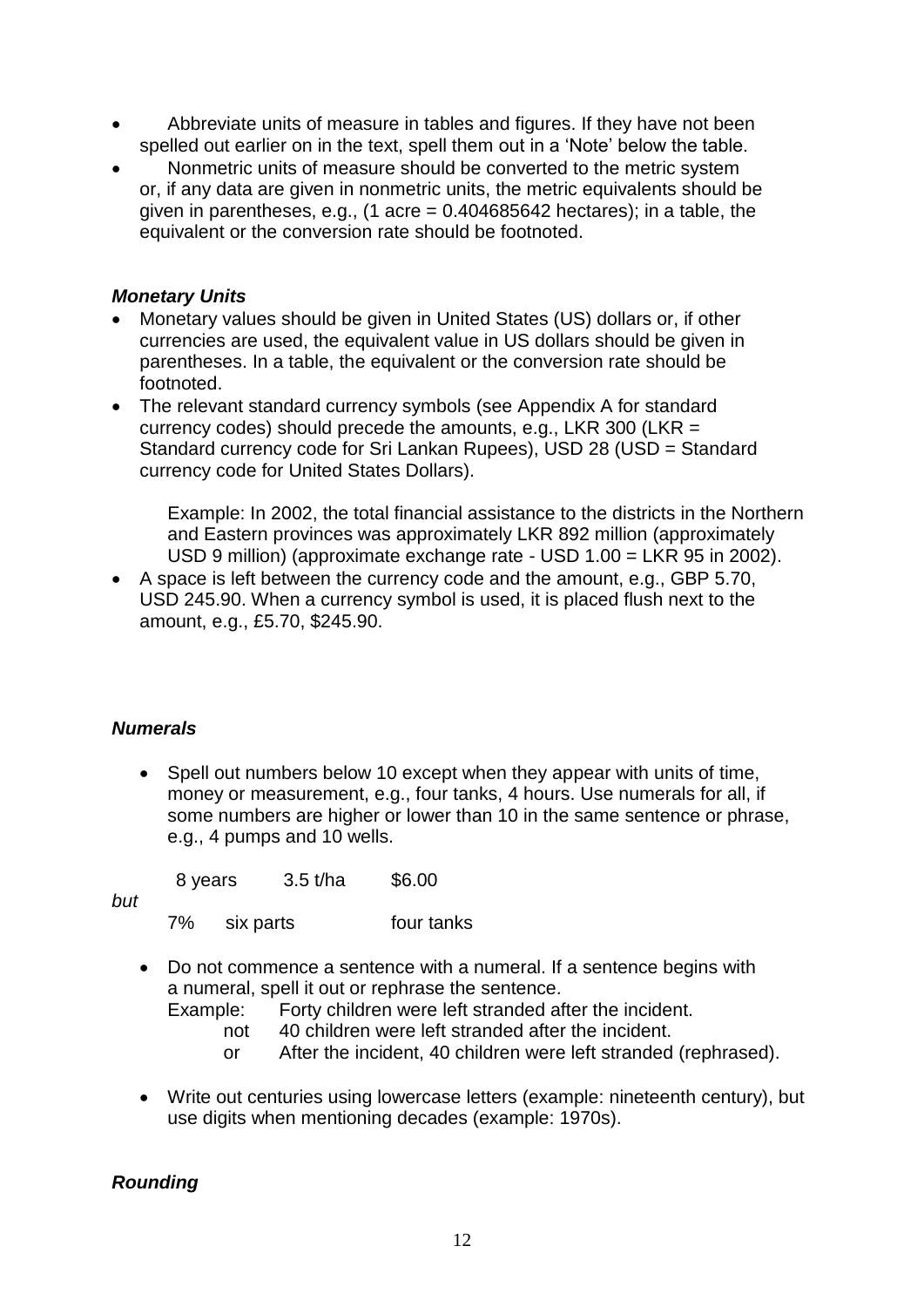Round data in text and tables to meaningful digits. Values such as 3,423 kg/ha tend not to be exactly accurate because few researchers weigh field samples to an accuracy of 1 part in 10,000.

Example: 3,423 kg/ha – can be rounded to 3,500 kg/ha or use the word 'approximately', approximately 3,500 kg/ha

### *Punctuation*

 Do not use a comma before 'and' or 'or' in a series of three or more words or phrases

*Example:* I visited Paris, London, Rome and Cairo.

However, in certain instances as illustrated/depicted below, it is recommended that a comma is used before 'and'.

 For example: The ministry does planning, research and development, and extension.

- When quoting a statement the punctuation should be within quotation marks, e.g., he said, "take care of my baby."
- When using abbreviations of 'for example' (e.g.) or 'that is' (i.e.) there should be a comma and a space before and after the abbreviation –, e.g., and, i.e., Example: The boys ate apples, peaches, apricots, etc., when they visited the fruit stall.

### *Quotation Marks – Single*

- Use single quotation marks for quotations within quotations, e.g., He said "Farmers told me 'flows are unreliable' and blamed it on water stealing."
- Use single quotation marks for highlighting words in text, e.g., the musical was a 'resounding' success.

### *Quotation Marks – Double*

 Use to set off spoken words in a direct quotation from other text if the quotation is no more than four lines. Longer quotations should be set apart from text and indented; quotation marks should not be used in such cases.

### *Capitalization*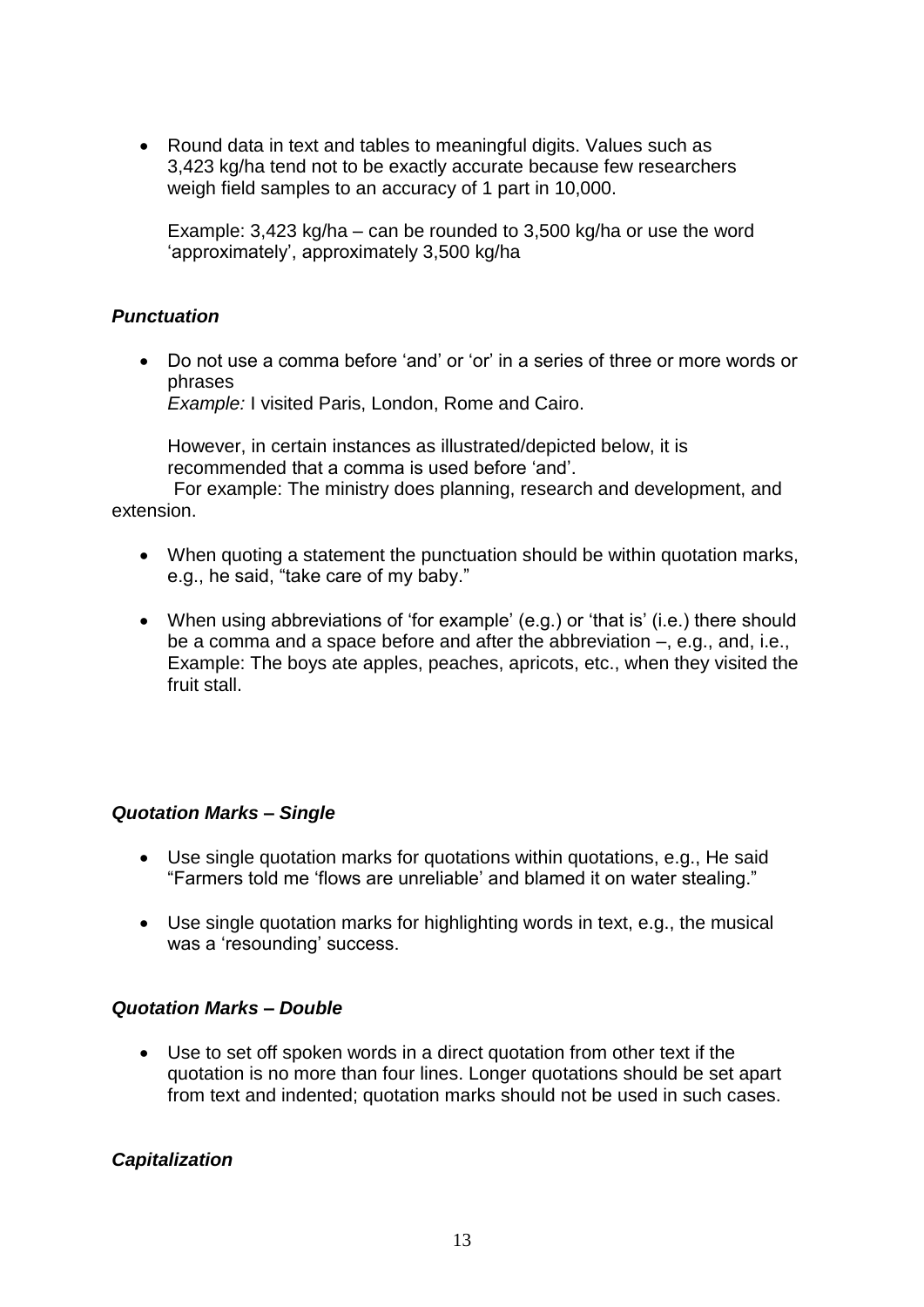- When a generic term is used as part of a name of an ocean, river, mountain, or an island, it is also capitalized (examples: Atlantic Ocean, Indus River.), except when the term is plural and follows more than one name (Example: the Mahaweli and Kelani rivers).
- Capitalize proper nouns, but not common words used as short forms of the proper nouns. Examples:
	- (a) World Bank, Shared Control of Natural Resources Project, Ford Foundation
	- (b) the bank, the project, the foundation.

### *Foreign Words, Phrases and Languages*

 Do not italicize or underline foreign words or phrases commonly used in English, such as 'esprit de corps'. Italicize uncommon foreign words and phrases and give the meaning in parentheses the first time they are used, i.e., words that are not commonly used in English, but are common in the relevant subject matter, e.g., *warabandi* (irrigation scheduling), *metayage* (share cropping), *Rabi* (spring season, India), *Kharif* (autumn season, India), *Yala* (dry season, Sri Lanka), *Maha* (wet season, Sri Lanka), etc. It is recommended that such words are kept italicized whenever or wherever they appear in the text.

# *Hyphenation*

Most words formed with the following prefixes are rarely hyphenated:

Anti, ante, bi, bio, do, counter, extra, infra, inter, macro, micro, mid, mini, multi, non, over, post, pseudo, re, semi, sub, super, trans, ultra, un, under

### *Dates*

 When referring to dates in the text of the document, the format used must be 'month day, year' e.g., June 19, 2006.

# *Abstract*

• The length of the abstract at the beginning of the publication must be less than 200 words. This must be sent as a separate document for inclusion on the website, prior to publishing the final document.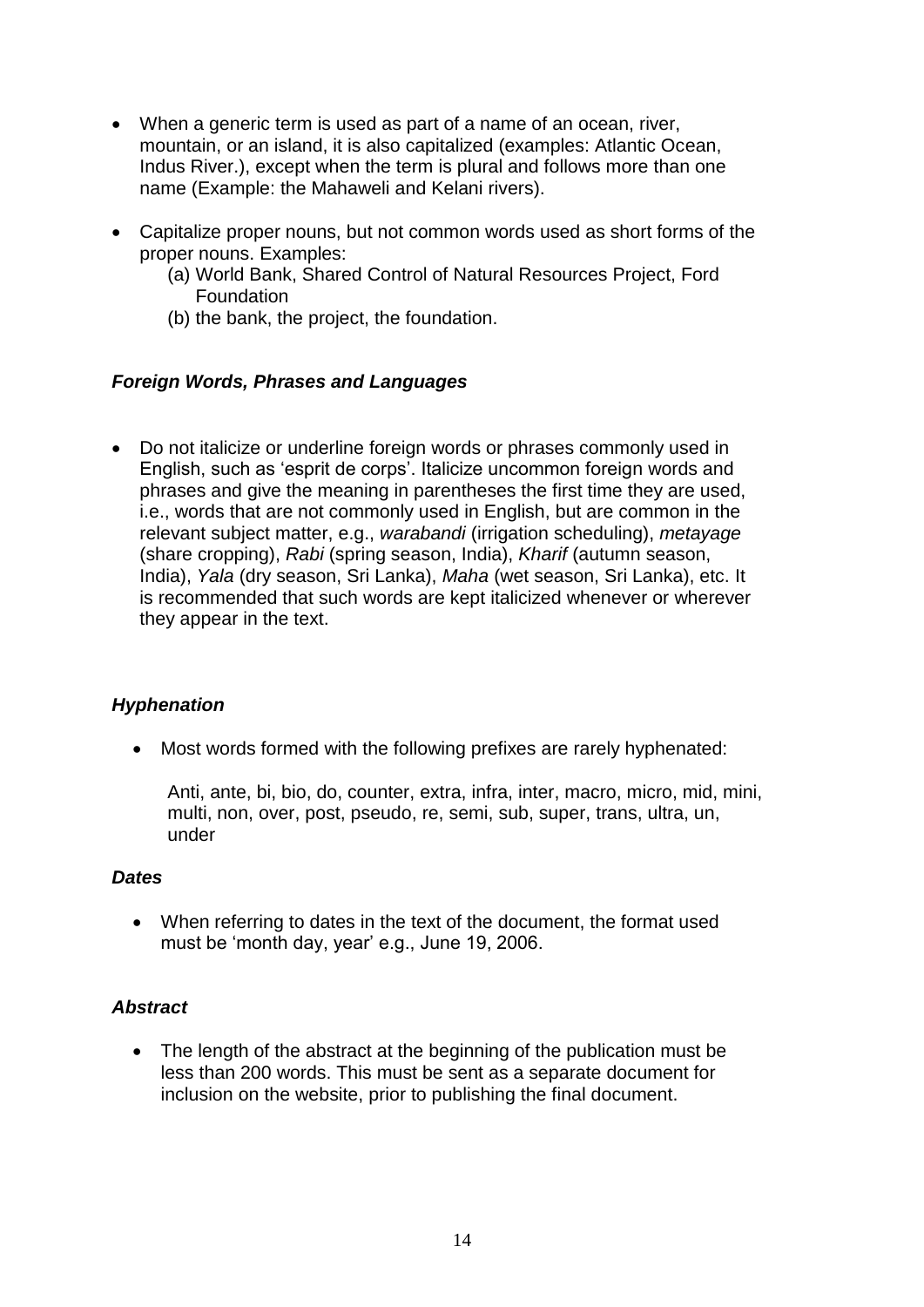# **APPENDIX A. Standard Currency Codes.**

# **Code Country Name**

- AED United Arab Emirates Dirham<br>AFN Afghanistan Afghani
- AFN Afghanistan Afghani<br>ALL Albania Lek
- Albania Lek
- AMD Armenia Dram<br>ANG Netherlands Ar
- **Netherlands Antilles Guilder**
- AOA Angola Kwanza
- ARS Argentina Peso
- AUD Australia Dollar
- AWG Aruba Guilder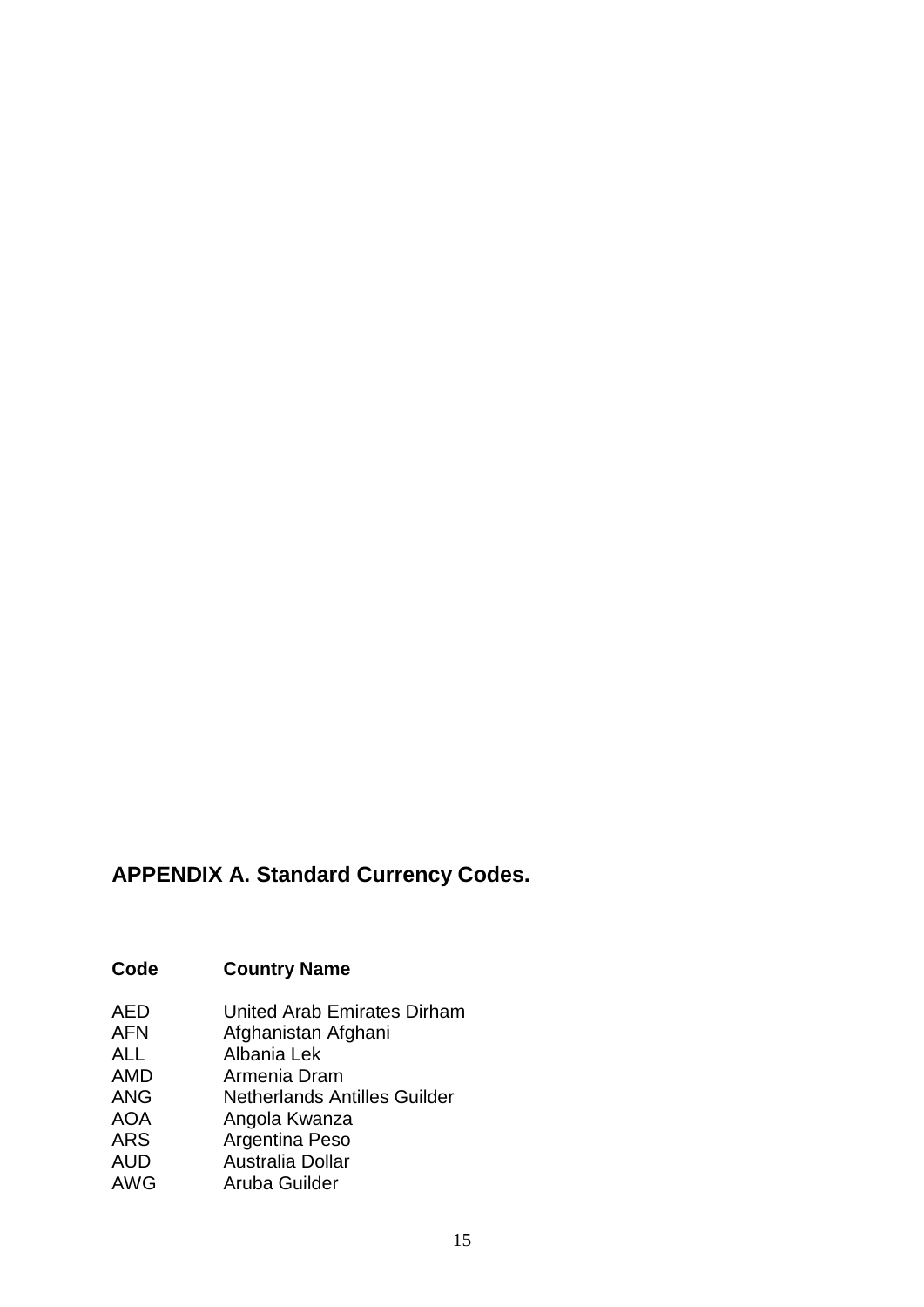| AZN<br><b>BAM</b>        | Azerbaijan New Manat<br>Bosnia and Herzegovina Convertible Marka |
|--------------------------|------------------------------------------------------------------|
| <b>BBD</b>               | <b>Barbados Dollar</b>                                           |
| <b>BDT</b>               | Bangladesh Taka                                                  |
| <b>BGN</b>               | <b>Bulgaria Lev</b>                                              |
| <b>BHD</b>               | <b>Bahrain Dinar</b>                                             |
| BIF                      | <b>Burundi Franc</b>                                             |
| <b>BMD</b>               | Bermuda Dollar                                                   |
| <b>BND</b>               | Brunei Darussalam Dollar                                         |
| <b>BOB</b>               | <b>Bolivia Boliviano</b>                                         |
| <b>BRL</b>               | <b>Brazil Real</b>                                               |
| <b>BSD</b>               | <b>Bahamas Dollar</b>                                            |
| <b>BTN</b>               | <b>Bhutan Ngultrum</b>                                           |
| <b>BWP</b>               | Botswana Pula                                                    |
| <b>BYR</b>               | <b>Belarus Ruble</b>                                             |
| <b>BZD</b>               | <b>Belize Dollar</b>                                             |
| CAD                      | Canada Dollar                                                    |
|                          |                                                                  |
| <b>CDF</b><br><b>CHF</b> | Congo/Kinshasa Franc<br><b>Switzerland Franc</b>                 |
|                          | <b>Chile Peso</b>                                                |
| <b>CLP</b>               | China Yuan Renminbi                                              |
| <b>CNY</b>               |                                                                  |
| <b>COP</b>               | Colombia Peso                                                    |
| <b>CRC</b>               | Costa Rica Colon<br><b>Cuba Convertible Peso</b>                 |
| CUC                      |                                                                  |
| <b>CUP</b>               | Cuba Peso                                                        |
| <b>CVE</b>               | Cape Verde Escudo                                                |
| <b>CZK</b>               | Czech Republic Koruna                                            |
| <b>DJF</b>               | Djibouti Franc                                                   |
| <b>DKK</b>               | Denmark Krone                                                    |
| <b>DOP</b>               | Dominican Republic Peso                                          |
| DZD                      | Algeria Dinar                                                    |
| <b>EGP</b>               | <b>Egypt Pound</b>                                               |
| <b>ERN</b>               | Eritrea Nakfa                                                    |
| ETB                      | <b>Ethiopia Birr</b>                                             |
| <b>EUR</b>               | <b>Euro Member Countries</b>                                     |
| Code                     | <b>Country Name</b>                                              |
|                          |                                                                  |
| <b>FJD</b><br><b>FKP</b> | Fiji Dollar<br><b>Falkland Islands (Malvinas) Pound</b>          |
| GBP                      |                                                                  |
|                          | <b>United Kingdom Pound</b><br>Georgia Lari                      |
| GEL<br><b>GGP</b>        |                                                                  |
|                          | <b>Guernsey Pound</b><br>Ghana Cedi                              |
| <b>GHS</b>               |                                                                  |
| <b>GIP</b>               | <b>Gibraltar Pound</b>                                           |
| GMD                      | Gambia Dalasi                                                    |
| <b>GNF</b>               | Guinea Franc                                                     |
| GTQ                      | Guatemala Quetzal                                                |
| <b>GYD</b>               | Guyana Dollar                                                    |
| <b>HKD</b>               | Hong Kong Dollar                                                 |
| <b>HNL</b>               | Honduras Lempira                                                 |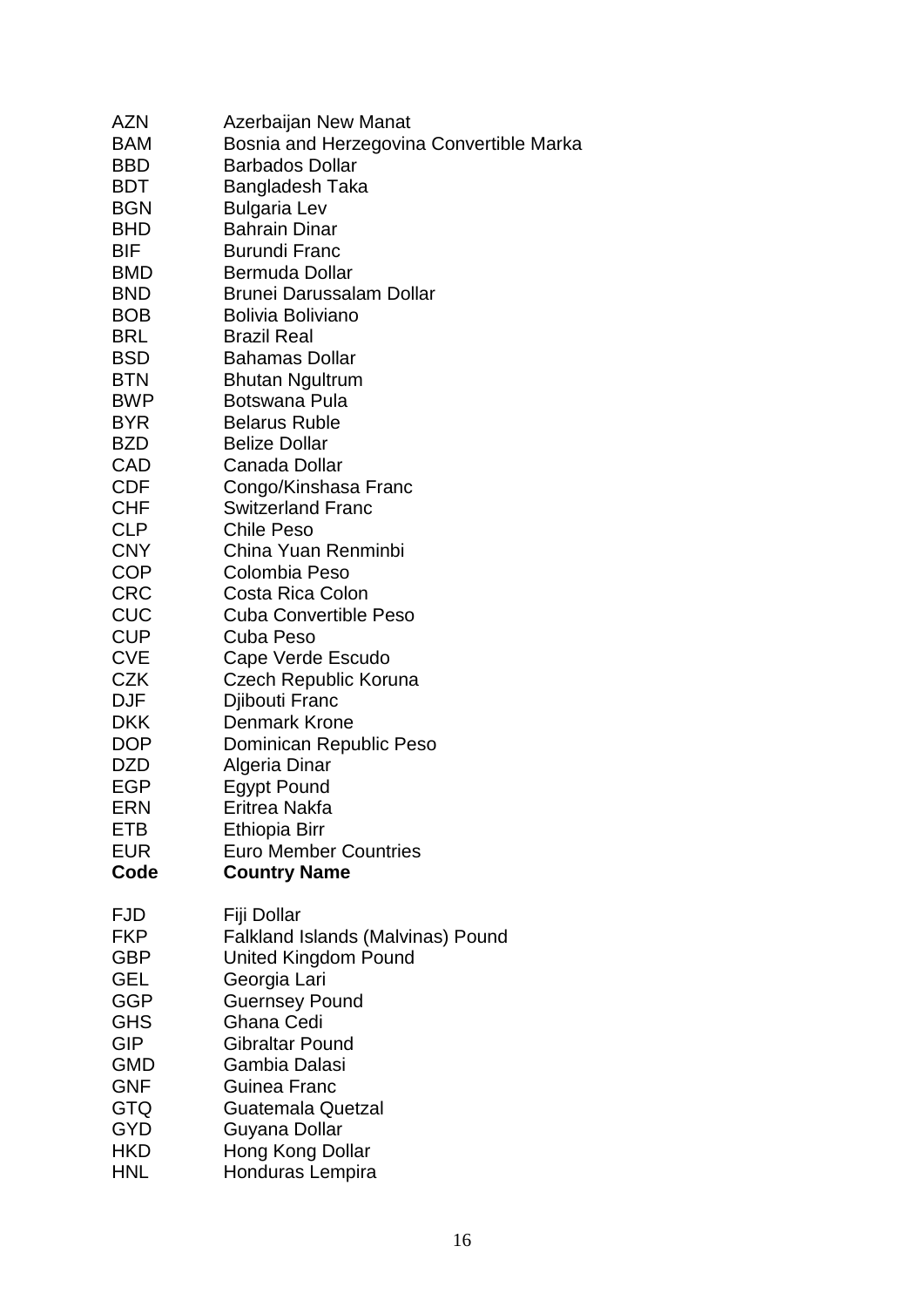| <b>HRK</b> | Croatia Kuna                       |
|------------|------------------------------------|
| <b>HTG</b> | Haiti Gourde                       |
| <b>HUF</b> | Hungary Forint                     |
| <b>IDR</b> | Indonesia Rupiah                   |
| ILS        | <b>Israel Shekel</b>               |
| <b>IMP</b> | Isle of Man Pound                  |
|            |                                    |
| <b>INR</b> | India Rupee                        |
| <b>IQD</b> | Iraq Dinar                         |
| <b>IRR</b> | Iran Rial                          |
| <b>ISK</b> | <b>Iceland Krona</b>               |
| JEP        | <b>Jersey Pound</b>                |
| JMD        | Jamaica Dollar                     |
| <b>JOD</b> | Jordan Dinar                       |
| JPY        | Japan Yen                          |
| <b>KES</b> | Kenya Shilling                     |
| <b>KGS</b> | Kyrgyzstan Som                     |
| <b>KHR</b> | Cambodia Riel                      |
| KMF        | <b>Comoros Franc</b>               |
|            |                                    |
| <b>KPW</b> | Korea (North) Won                  |
| <b>KRW</b> | Korea (South) Won                  |
| <b>KWD</b> | <b>Kuwait Dinar</b>                |
| <b>KYD</b> | Cayman Islands Dollar              |
| KZT        | Kazakhstan Tenge                   |
| LAK        | Laos Kip                           |
| LBP        | Lebanon Pound                      |
| <b>LKR</b> | Sri Lanka Rupee                    |
| <b>LRD</b> | Liberia Dollar                     |
| LSL        | Lesotho Loti                       |
| LTL        | Lithuania Litas                    |
| LVL        | Latvia Lat                         |
| <b>LYD</b> | Libya Dinar                        |
| <b>MAD</b> | Morocco Dirham                     |
| MDI        | Moldova Leu                        |
| MGA        | Madagascar Ariary                  |
| <b>MKD</b> | Macedonia Denar                    |
| Code       |                                    |
|            | <b>Country Name</b>                |
| MMK        | Myanmar (Burma) Kyat               |
| MNT        | Mongolia Tughrik                   |
| <b>MOP</b> | Macau Pataca                       |
|            |                                    |
| MRO        | Mauritania Ouguiya                 |
| <b>MUR</b> | <b>Mauritius Rupee</b>             |
| MVR        | Maldives (Maldive Islands) Rufiyaa |
| MWK        | Malawi Kwacha                      |
| <b>MXN</b> | <b>Mexico Peso</b>                 |
| MYR        | Malaysia Ringgit                   |
| <b>MZN</b> | Mozambique Metical                 |
| <b>NAD</b> | Namibia Dollar                     |
| <b>NGN</b> | Nigeria Naira                      |
| NIO        | Nicaragua Cordoba                  |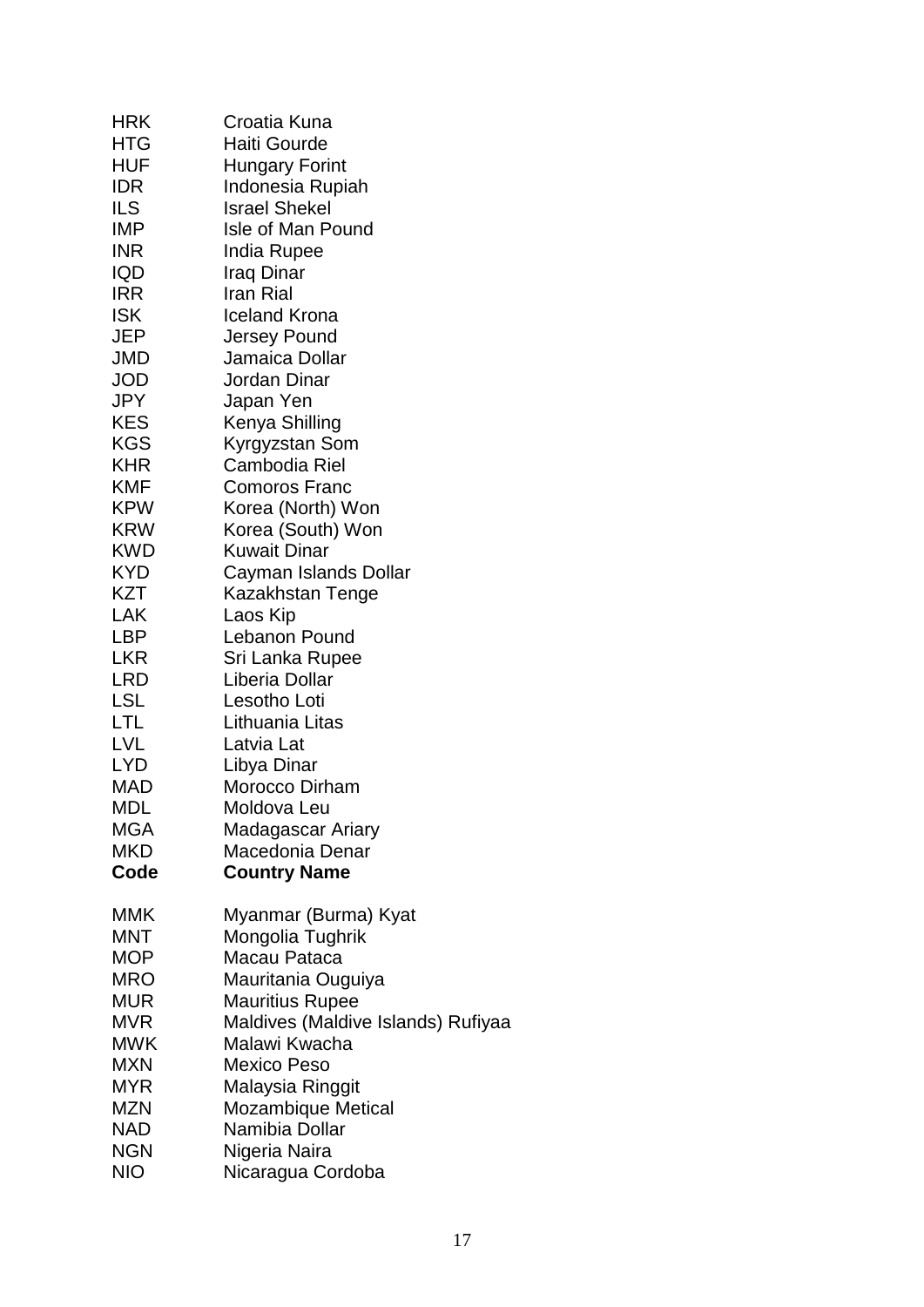| <b>NOK</b> | Norway Krone                           |
|------------|----------------------------------------|
| <b>NPR</b> | Nepal Rupee                            |
| NZD.       | <b>New Zealand Dollar</b>              |
| <b>OMR</b> | <b>Oman Rial</b>                       |
| <b>PAB</b> | Panama Balboa                          |
| <b>PEN</b> | Peru Nuevo Sol                         |
| <b>PGK</b> | Papua New Guinea Kina                  |
| <b>PHP</b> | <b>Philippines Peso</b>                |
| <b>PKR</b> | <b>Pakistan Rupee</b>                  |
| <b>PLN</b> | <b>Poland Zloty</b>                    |
| <b>PYG</b> | Paraguay Guarani                       |
| QAR        | Qatar Riyal                            |
| <b>RON</b> | Romania New Leu                        |
| RSD        | Serbia Dinar                           |
| <b>RUB</b> | <b>Russia Ruble</b>                    |
| <b>RWF</b> | Rwanda Franc                           |
| <b>SAR</b> | Saudi Arabia Riyal                     |
| SBD        | Solomon Islands Dollar                 |
| <b>SCR</b> |                                        |
| <b>SDG</b> | <b>Seychelles Rupee</b><br>Sudan Pound |
|            |                                        |
| <b>SEK</b> | Sweden Krona                           |
| SGD        | Singapore Dollar                       |
| SHP        | Saint Helena Pound                     |
| <b>SLL</b> | Sierra Leone Leone                     |
| SOS        | Somalia Shilling                       |
| SPL*       | Seborga Luigino                        |
| <b>SRD</b> | <b>Suriname Dollar</b>                 |
| STD        | São Principe and Tome Dobra            |
| <b>SVC</b> | <b>El Salvador Colon</b>               |
| <b>SYP</b> | Syria Pound                            |
| <b>SZL</b> | Swaziland Lilangeni                    |
| <b>THB</b> | <b>Thailand Baht</b>                   |
| TJS        | Tajikistan Somoni                      |
| <b>TMT</b> | Turkmenistan Manat                     |
| <b>TND</b> | Tunisia Dinar                          |
| Code       | <b>Country Name</b>                    |
|            |                                        |
| <b>TOP</b> | Tonga Pa'anga                          |
| <b>TRY</b> | <b>Turkey Lira</b>                     |
| <b>TTD</b> | <b>Trinidad and Tobago Dollar</b>      |
| <b>TVD</b> | <b>Tuvalu Dollar</b>                   |
| <b>TWD</b> | <b>Taiwan New Dollar</b>               |
|            |                                        |
| <b>TZS</b> | Tanzania Shilling                      |
| <b>UAH</b> | Ukraine Hryvna                         |
| <b>UGX</b> | Uganda Shilling                        |
| <b>USD</b> | <b>United States Dollar</b>            |
| UYU        | Uruguay Peso                           |
| <b>UZS</b> | <b>Uzbekistan Som</b>                  |
| <b>VEF</b> | Venezuela Bolivar Fuerte               |
| <b>VND</b> | Vietnam Dong                           |